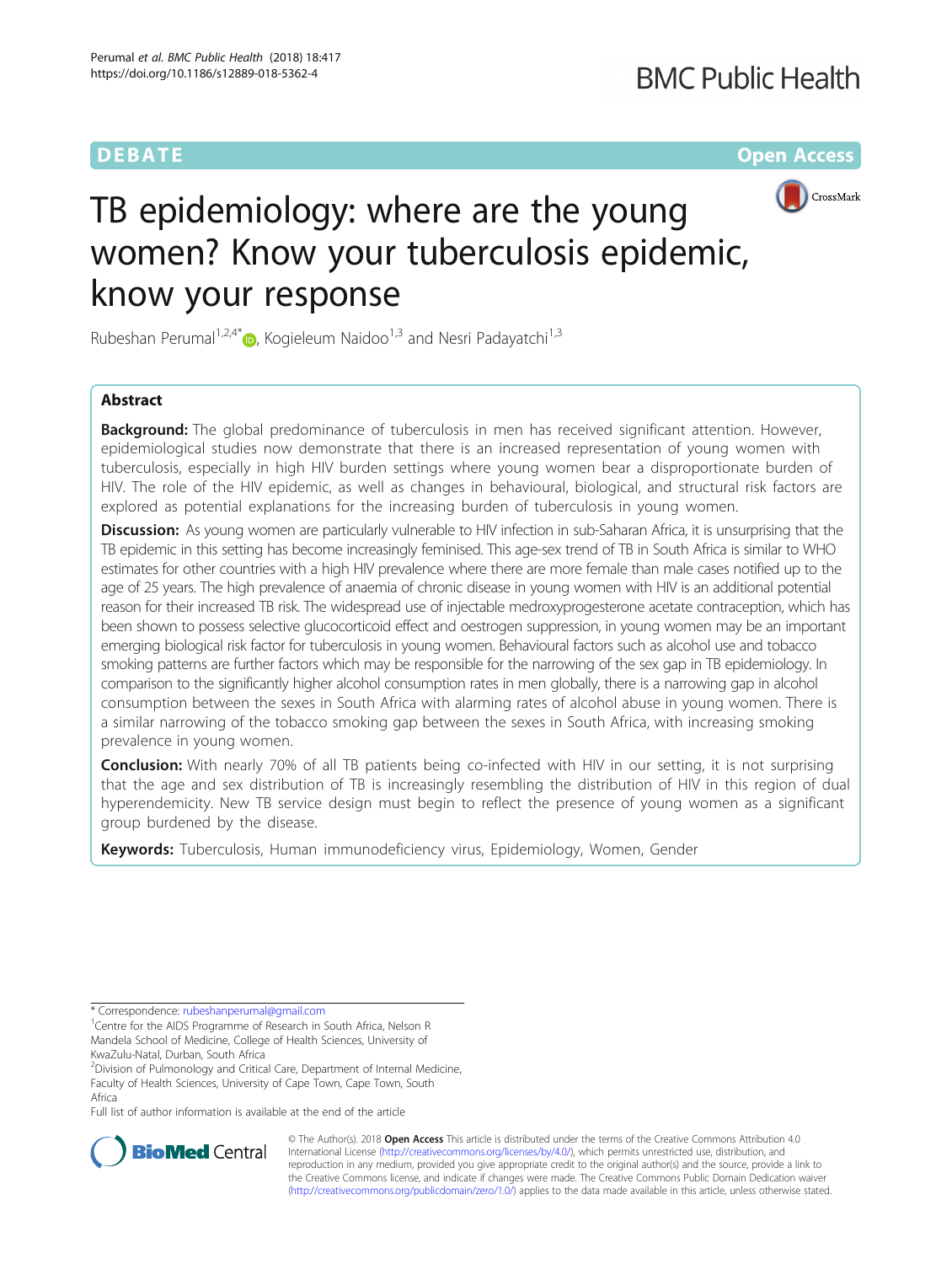#### Background

With a global incidence of 13.4 million new cases in 2015, tuberculosis remains a public health priority which demands our ongoing efforts toward its successful control [[1\]](#page-4-0). In South Africa, tuberculosis is now the leading cause of death, fuelled by a burgeoning HIV epidemic [[2\]](#page-4-0). Unlike HIV programmes, TB control efforts have not enjoyed a similar focus on key populations, and a detailed understanding of local disease epidemiology has been substituted for a uniform public health strategy. However, there has been renewed interest in deepening our understanding of the disease epidemiology especially with regard to sex differences. In contrast to the significant attention that has been given to the global predominance of tuberculosis in men, there has been a paucity of focus on the burden of disease in young women, particularly in high TB/HIV burden settings. In this article we argue that there is an increasing burden of TB in young women in high HIV burden settings resulting from biological, behavioural and structural risk factors which require further evaluation. The opportunity to redesign TB services so that it appropriately responds the needs of young women is also explored.

#### **Discussion**

The excess of notified cases among men has been explained by increased transmission between men, the increased prevalence of proximate risk factors for TB such as smoking and alcohol use, specific immunological vulnerabilities in men, barriers faced by women in seeking care and presenting for diagnosis, and most recently, biological predispositions in men related to iron metabolism [\[3](#page-4-0)–[6](#page-4-0)]. Although sex disaggregation of global and local tuberculosis data is an important starting point for unpacking TB epidemiology, age-specific sex ratios may offer more useful insights into local disease epidemiology and should serve as the basis for health system planning. While the overall male: female(M:F) TB prevalence ratio was 2.21 for bacteriologically positive tuberculosis in low and middleincome countries, the age-specific sex ratios ranged from 1. 28 among individuals aged 15–24 years to 3.18 among individuals aged 45–54 years in a recent meta-analysis [[7](#page-4-0)]. Moreover, M: F TB prevalence ratios were lower, and demonstrated a female predominance, in settings of high HIV prevalence (0.67, 95% CI 0.49–0.90; 54 surveys). The specific exclusion of studies in HIV sub-populations in the meta-analysis, results in a failure to reflect the epidemiological nuances in high TB/HIV burden settings. Importantly, seven out of the top 20 high TB/HIV burden countries (six out of the seven being African countries) were not represented in the meta-analysis, likely as a result of the lack of high quality epidemiological studies in these parts of the world. As young women are particularly vulnerable to HIV infection in sub-Saharan Africa, it is unsurprising that the TB epidemic in this setting has become increasingly feminised.

There have been several studies evaluating the factors which may contribute to the under-representation of women in epidemiological assessments of tuberculosis. The study of only bacteriologically proven tuberculosis, as is the case with the meta-analysis by Horton et al., systematically under-represents women who are more likely to be sputum non-producers and are more likely to experience smear-negative tuberculosis than their male counterparts [[8,](#page-4-0) [9\]](#page-4-0). This is of heightened importance in studies conducted prior to the programmatic rollout of Xpert MTB/RIF, when sputum microscopy served as the primary microbiological basis for the diagnosis of tuberculosis in many low and middle income countries. The exclusion of studies employing active case finding or enhanced case finding may have also contributed to the exclusion of a disproportionately greater number of female cases of TB as active case finding has been demonstrated to identify a greater number of young women with HIV-associated TB [[10\]](#page-4-0). An additional reason for the under-representation of women with TB in epidemiological studies is the greater number of missed tuberculosis cases in women despite their contact with health systems. TB symptom screening – a key component of intensified case finding - has also been shown to be of limited value in HIV-positive women, especially pregnant women, and missed 72% of cases of asymptomatic prevalent TB [[11\]](#page-4-0).

Heavy alcohol use has a complex and detrimental effect on systemic and lung immunity predisposing alcohol abusers to the acquisition of tuberculosis. The global pattern of significantly higher rates of drinking among men has been suggested as one of the factors resulting in a male predominance of TB. It is, however, alarming that while men have a higher overall prevalence of alcohol use in South Africa, this consumption gap is narrowing [\[12\]](#page-4-0). Although the per capita alcohol consumption in sub-Saharan Africa are similar to global averages, the region also has one of the highest rates of abstinence from alcohol, with very high levels of consumption amongst those who do drink [[13\]](#page-4-0). In the Western Cape province of South Africa, where some of the highest incidence rates of TB occur, 34% of urban and 46–51% of rural women drink during pregnancy, effectively closing the drinking gap between these young women and their male counterparts [[14\]](#page-4-0). Differential patterns of smoking between sexes have been postulated to explain up to one third of the sex differences seen in global TB epidemiology [\[15\]](#page-4-0). While smoking is still twice as common in South African men than women, the only group with an increasing smoking prevalence are young, educated (>grade 12) women in the setting of urbanisation  $[16]$  $[16]$ . These patterns of alcohol and smoking use may well be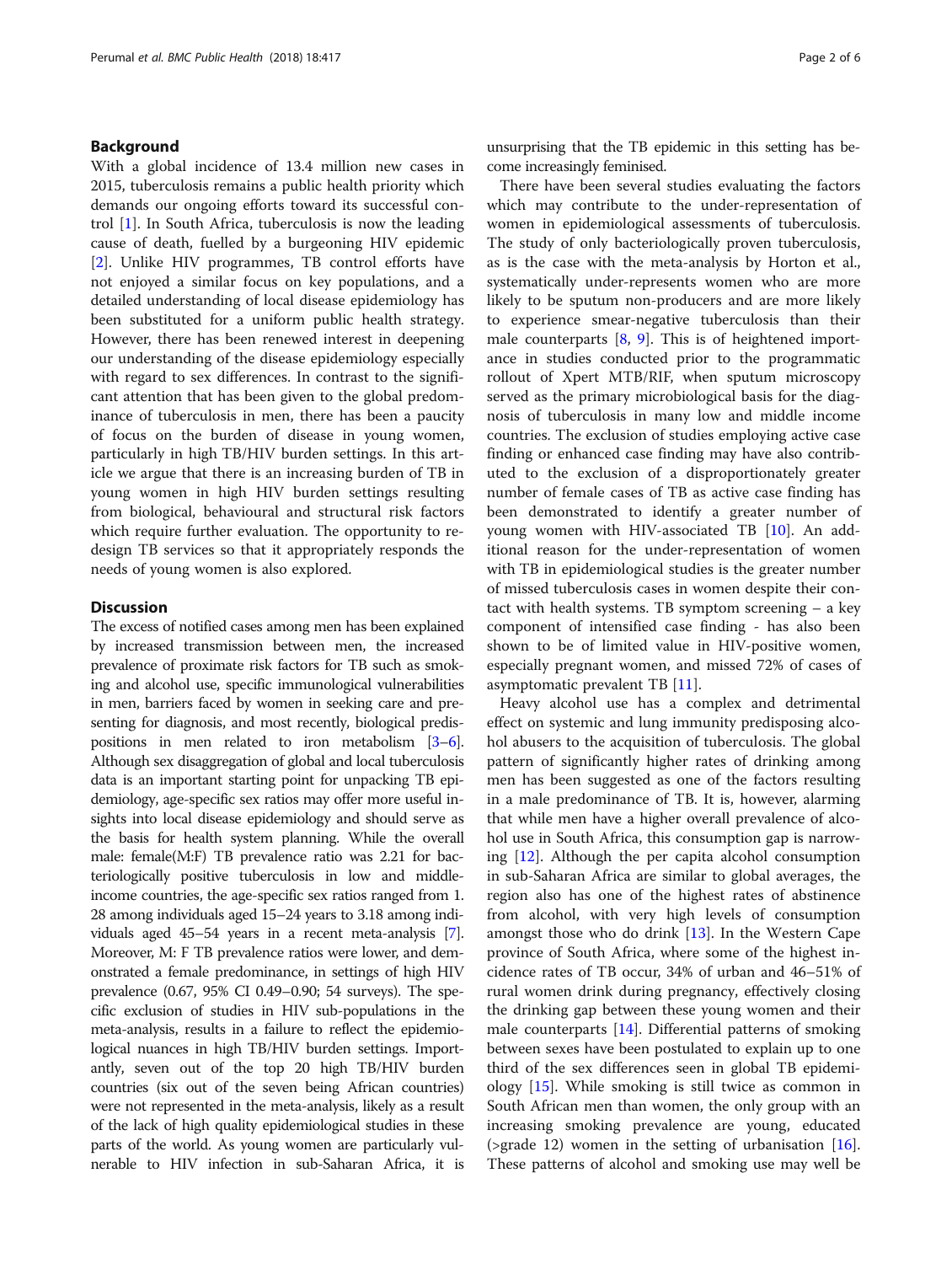contributing to the narrowing of the sex gap in local TB epidemiology.

Studies of hormonal mechanisms and TB suggest the protective effect of oestrogen and the potentially deleterious effect of medroxyprogesterone acetate on TB acquisition and disease control. A murine model with comparable serum concentrations as injectable medroxyprogesterone acetate contraception demonstrated significant glucocorticoid effect, and significantly increased risk of TB acquisition and reduced control of TB disease [\[17\]](#page-4-0). A similarly increased immunological vulnerability to TB was demonstrated in an in vitro human study on the effect of progesterone contraception on immunological correlates of TB risk [[18](#page-4-0)]. The widespread use of the progesterone contraceptive Depo-Provera in South Africa may be contributing to a loss of oestrogenic protection and an increased glucocorticoid effect in South African women, conferring an increased risk of TB [[17,](#page-4-0) [19](#page-4-0)]. Importantly almost half of all women of child-bearing age are on contraception in South Africa, and the use of injectable progesterone contraception is now the most commonly used method of contraception, especially amongst young women [[19\]](#page-4-0). The popularity of this form of injectable contraception has an appeal to young women the world over because, apart from its efficacy, it requires only four clinic visits per year and obviates the need for a daily oral contraceptive. Androgen deprivation by castration in male mice leads to an increase in T-lymphocytes in lymph nodes and increased proliferation of these cells when activated by antigenic stimulation [\[20\]](#page-4-0). Further, epidemiological evidence of oestrogenic protection is revealed by studies which demonstrate significantly poorer TB outcomes in intact men compared to castrated men, and increased TB mortality in women who underwent oophorectomy [[21](#page-4-0), [22](#page-4-0)]. Key postulates are that oestrogen supports the activation of macrophages, a key component of the immunological control of TB, and that oestrogen plays an important role in amplifying interferon-gamma secretion by activated natural killer T-cells [[23](#page-4-0)]. The effect of ovarian follicular stagnation and resultant hypooestrogenism by long term medroxyprogesterone acetate exposure has been demonstrated, and implications for oestrogen sensitive tissues such as components of the immune system require further evaluation [\[24](#page-4-0), [25](#page-4-0)]. The protective role of oestrogen, mediated through its synergism with interferon-gamma production, against pathogens such as Coxiella, Leishmania, and other mycobacteria have been previously reported [[26](#page-4-0)–[28](#page-4-0)]. Serum oestrogen levels in long term injectable progesterone contraceptive users may be as low as the post-menopausal range, and may be plausibly linked to the loss of the protective benefit of oestrogen on TB acquisition and disease control in these, predominantly young, women. These sex-hormone effects on TB risk are

supported by the highest M:F ratios during the reproductive years in women globally, while the sex ratio approximates 1:1 in the pre-pubescent age group [[4](#page-4-0), [29\]](#page-4-0).

Even in the face of a global predominance of TB in men, it cannot be ignored that TB/HIV co-infected women experience mortality rates that are 20% higher than TB/HIV co-infected men [[30\]](#page-4-0). The global and local epidemiology of TB has shifted over the decades with the advent of HIV from being a disease with historically increased prevalence in men, and in those at the extremes of age, to one of increasing prevalence in women [[1\]](#page-4-0). This shifting demographic feature has not been accounted for in health system planning activities, with little emphasis on making tuberculosis facilities more women's health friendly. This is particularly important in sub-Saharan Africa where the local tuberculosis epidemiology has been shaped by the intervening HIV epidemic, and the disproportionate burden of HIV in young women. HIV is now widely recognised as the most potent risk factor for the development of tuberculosis disease, with a 21–34 times higher risk of tuberculosis in people living with HIV  $[1]$  $[1]$ . We previously reported a female predominance of tuberculosis in adults under 30 years of age in Durban, South Africa, an epidemiological effect which was greater in the HIV positive subset of patients [\[31\]](#page-5-0). The inference is that the well documented higher prevalence of HIV in young women compared to men is driving the increased prevalence of tuberculosis in this group, resulting in the feminisation of the TB epidemic in young patients in this setting. A previous study in this setting demonstrated a significantly higher burden of TB disease among women in the 20 to 29 years age group, in keeping with predictions by mathematical models on the impact of HIV on TB in areas of dual hyperendemicity [[32\]](#page-5-0). In addition, patients under the age of 30 years constitute approximately a third of all patients with tuberculosis locally. While the overall global male predominance of tuberculosis requires greater attention, it is essential that we do not neglect the growing number of young women with tuberculosis, especially given their unique socioeconomic vulnerability in low and middle-income countries. Unpublished programmatic data from an urban tuberculosis facility in Durban, South Africa (Ethical approval from the University of KwaZulu-Natal Biomedical Research Ethics Committee, BFC031/08) demonstrates that the proportion of women with tuberculosis aged 20–39 years has steadily increased, in keeping with the increase in HIV prevalence among young women (Fig. [1](#page-3-0)).

This age-sex trend of TB in South Africa is similar to WHO estimates for other African countries with a high HIV prevalence where there are more female than male cases notified up to the age of 25 years [[33\]](#page-5-0). Importantly,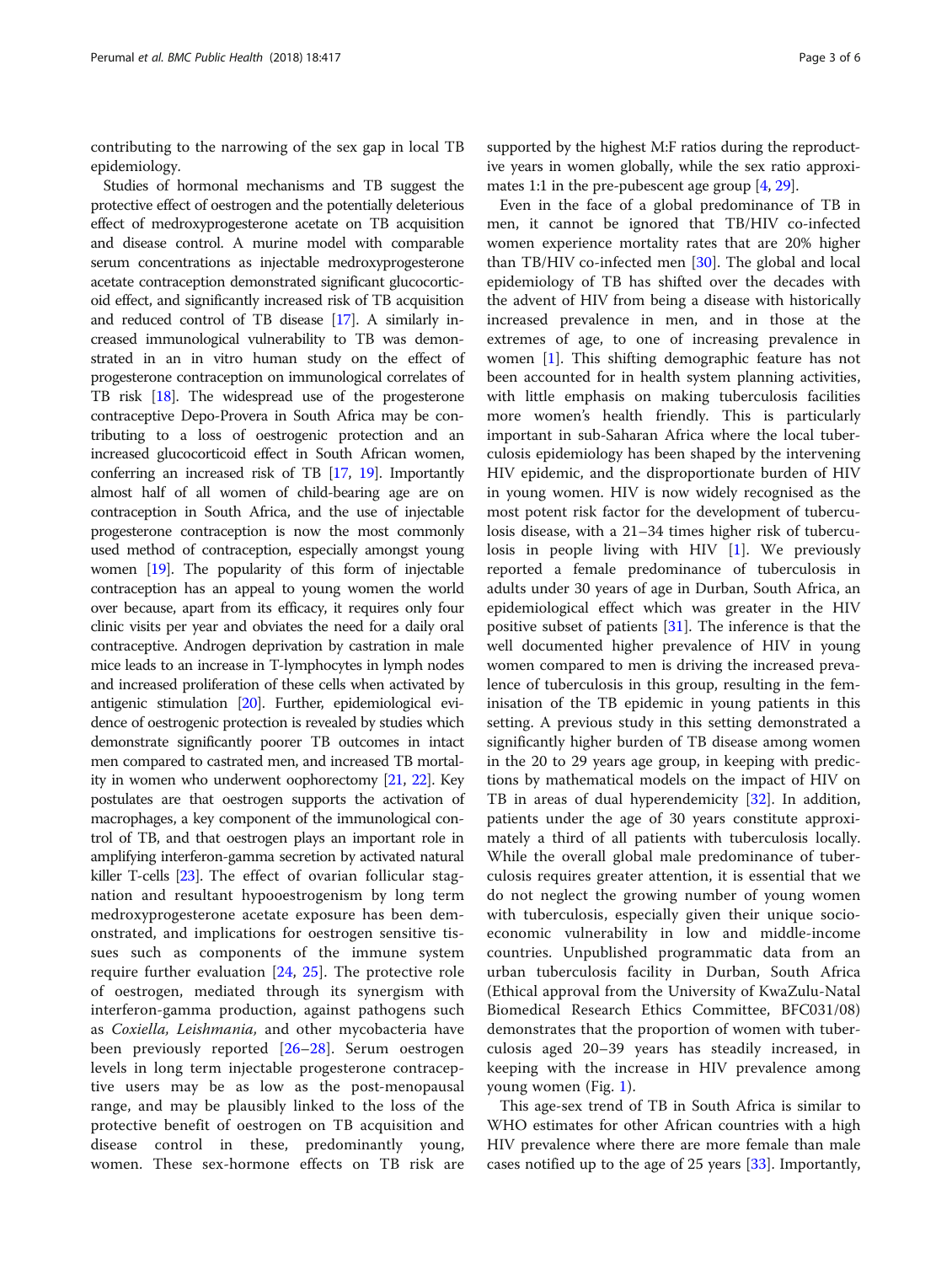<span id="page-3-0"></span>

in low income countries TB kills more women than all causes of maternal mortality combined. Young women have up to 34% higher risk of progression to TB disease than men up to the age of 30 years attributed to reduced immunity associated with the stresses of pregnancy [\[34](#page-5-0)]. In addition, young women have lower cumulative TB infections in adolescence, inferring that new postadolescence infection might be significantly greater amongst women. New infection with TB carries a greater likelihood to progress to TB disease, and to do so more rapidly.

Iron is a critical element for the survival and proliferation of Mycobacterium tuberculosis [\[35\]](#page-5-0). More than 80% of patients with HIV associated TB are anaemic in South Africa, with over 95% of these cases resulting from anaemia of chronic disease [[36\]](#page-5-0). This form of anaemia is characterised by an elevation of the iron-gating hormone hepcidin, which traps iron within the reticuloendothelial system and macrophages [\[37\]](#page-5-0). Macrophage iron loading may confer an increased risk for TB acquisition and progression to disease by providing an essential substrate for the organism's survival and growth. The disproportionate burden of iron-deficiency anaemia in women of reproductive age, due largely to menstrual losses, has been cited as a factor conferring protection from TB in women and potentially explains the male predominance of TB globally in these age groups. However, in high HIV burden settings, the prevalence of anaemia of chronic disease is high with a significantly increased burden of this type of anaemia in women compared to men [[38\]](#page-5-0). It is possible that the high burden of anaemia of chronic disease in women with HIV reduces the protection from TB that accrues from iron-deficiency, and moreover that macrophage iron loading in these women increases their risk of TB. Importantly, anaemia may ensue early after HIV acquisition, and may represent the initial effects of hepcidin elevation during the period of sustained systemic inflammation following acute HIV

infection [\[39](#page-5-0)]. These factors support the hypothesis that iron loading of macrophages in young women, who bear the greatest burden of incident HIV in sub-Saharan Africa, are at an increased risk for TB disease, and may explain the lower M:F TB ratios in high HIV burdened settings in sub-Saharan Africa.

A growing recognition of the gradually changing face of TB will allow for the exploitation of the opportunities presented by this evolving epidemiology. The broadening of services may serve to appropriately orientate existing TB services with regards to the changing demographic profile of patients, to augment women's health services, to respond to the need for comprehensive primary health care services, and most importantly, to acknowledge the presence of multiple pathologies in an individual patient that cannot adequately be addressed by a vertical programme design. This might include access to family planning, pap smear evaluations, and targeted interventions for young women such as microbicide gels in future.

#### Conclusions

The problem of TB/HIV co-infection is not a homogenous entity, but rather a composite of many complex subepidemics. This is largely due to the various drivers of HIV and TB which have differential effects on various strata of the population, most notably sub-populations by age and sex. A key component of our response to tuberculosis must be our attention to the complexity of our local epidemics. With nearly 70% of all TB patients being coinfected with HIV in our setting, it is not surprising that the age and sex distribution of TB is increasingly resembling the distribution of HIV in this region of dual hyperendemicity. Whether this is due to behavioural, biological or structural reasons is still uncertain, but the greater representation of women at TB facilities in high HIV burden settings has multiple programmatic implications. A more comprehensive women-friendly service may lead to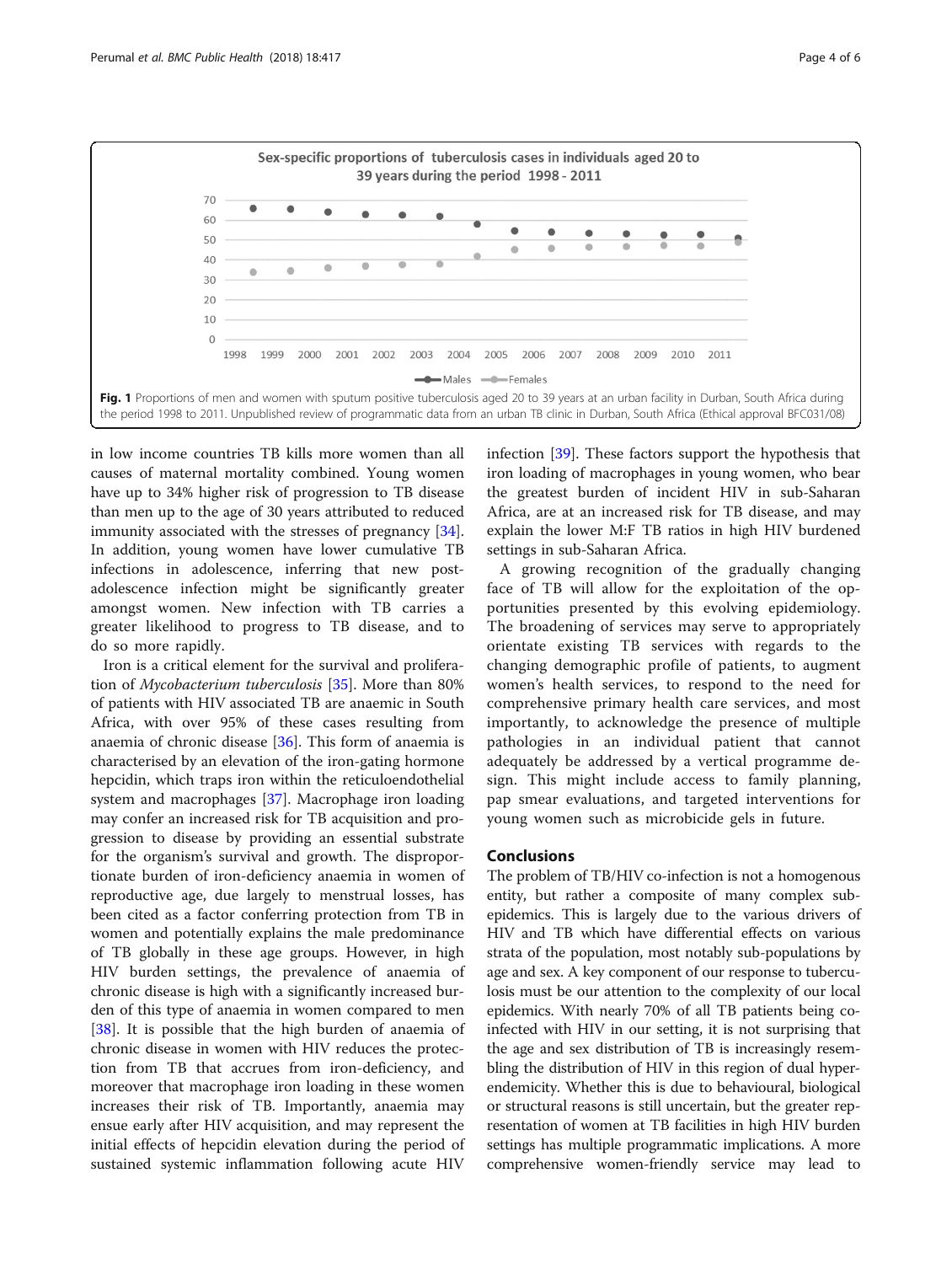<span id="page-4-0"></span>greater public access, more equitable access for all patients, a more convenient and satisfying service, and better health overall. New TB service design must begin to reflect the presence of young women as a significant group burdened by the disease.

#### Abbreviations

HIV: Human immunodeficiency virus; TB: tuberculosis

#### Acknowledgements

None.

#### Funding

No funding was received.

#### Availability of data and materials

Not applicable

#### Authors' contributions

All authors contributed equally to all aspects of the manuscript. RP and KN conceptualised the paper; KN, NP and RP wrote the manuscript. All authors read and approved the manuscript.

#### Ethics approval and consent to participate

Not applicable.

#### Consent for publication

No applicable.

#### Competing interests

The authors declare that they have no competing interests.

#### Publisher's Note

Springer Nature remains neutral with regard to jurisdictional claims in published maps and institutional affiliations.

#### Author details

<sup>1</sup>Centre for the AIDS Programme of Research in South Africa, Nelson R Mandela School of Medicine, College of Health Sciences, University of KwaZulu-Natal, Durban, South Africa. <sup>2</sup>Division of Pulmonology and Critical Care, Department of Internal Medicine, Faculty of Health Sciences, University of Cape Town, Cape Town, South Africa. <sup>3</sup>Medical Research Council-CAPRISA HIV-TB Pathogenesis and Treatment Research Unit, Doris Duke Medical Research Institute, University of KwaZulu-Natal, Durban, South Africa. <sup>4</sup>Centre for the AIDS Programme of Research in South Africa, Doris Duke Medical Research Institute (2nd floor), 719 Umbilo Road, Private Bag X7, Congella, Durban 4013, South Africa.

## Received: 21 May 2017 Accepted: 22 March 2018<br>Published online: 27 March 2018

#### References

- 1. World Health Organization. Global tuberculosis report 2015. 20th ed. Geneva: World Health Organization; 2015. p. 192.
- 2. Africa. SS. Mortality and causes of death in South Africa, 2015: findings from death notification. Pretoria: Statistics South Africa; 2017.
- 3. Dodd PJ, Looker C, Plumb ID, Bond V, Schaap A, Shanaube K, et al. Ageand sex-specific social contact patterns and incidence of Mycobacterium tuberculosis infection. Am J Epidemiol. 2016;183(2):156–66.
- 4. Neyrolles O, Quintana-Murci L. Sexual inequality in tuberculosis. PLoS Med. 2009;6(12):e1000199.
- 5. Nhamoyebonde S, Leslie A. Biological differences between the sexes and susceptibility to tuberculosis. J Infect Dis. 2014;209(Suppl 3):S100–6.
- 6. Yates TA, Atkinson SH. Ironing out sex differences in tuberculosis prevalence. Int J Tuberc Lung Dis. 2017;21(5):483–4.
- 7. Horton KC, MacPherson P, Houben RM, White RG, Corbett EL. Sex differences in tuberculosis burden and notifications in low- and middleincome countries: a systematic review and meta-analysis. PLoS Med. 2016; 13(9):e1002119.
- 8. den Boon S, White NW, van Lill SW, Borgdorff MW, Verver S, Lombard CJ, et al. An evaluation of symptom and chest radiographic screening in tuberculosis prevalence surveys. Int J Tuberc Lung Dis. 2006;10(8):876–82.
- 9. Saranchuk P, Boulle A, Hilderbrand K, Coetzee D, Bedelu M, van Cutsem G, et al. Evaluation of a diagnostic algorithm for smear-negative pulmonary tuberculosis in HIV-infected adults. S Afr Med J. 2007;97(7):517–23.
- 10. Wood R, Middelkoop K, Myer L, Grant AD, Whitelaw A, Lawn SD, et al. Undiagnosed tuberculosis in a community with high HIV prevalence: implications for tuberculosis control. Am J Respir Crit Care Med. 2007; 175(1):87–93.
- 11. Hoffmann CJ, Variava E, Rakgokong M, Masonoke K, van der Watt M, Chaisson RE, et al. High prevalence of pulmonary tuberculosis but low sensitivity of symptom screening among HIV-infected pregnant women in South Africa. PLoS One. 2013;8(4):e62211.
- 12. Peltzer K, Davids A, Njuho P. Alcohol use and problem drinking in South Africa: findings from a national population-based survey. Afr J Psychiatry (Johannesbg). 2011;14(1):30–7.
- 13. Rehm J, Rehn N, Room R, Monteiro M, Gmel G, Jernigan D, et al. The global distribution of average volume of alcohol consumption and patterns of drinking. Eur Addict Res. 2003;9(4):147–56.
- 14. Croxford J, Viljoen D. Alcohol consumption by pregnant women in the western cape. S Afr Med J. 1999;89(9):962–5.
- 15. Watkins RE, Plant AJ. Does smoking explain sex differences in the global tuberculosis epidemic? Epidemiol Infect. 2006;134(2):333–9.
- 16. Ayo-Yusuf OA, Olutola BG, Agaku IT. Cigarette smoking trends and social disparities among south African adults, 2003-2011. Nicotine Tob Res. 2015; 17(8):1049–55.
- 17. Kleynhans L, Du Plessis N, Allie N, Jacobs M, Kidd M, van Helden PD, et al. The contraceptive depot medroxyprogesterone acetate impairs mycobacterial control and inhibits cytokine secretion in mice infected with Mycobacterium tuberculosis. Infect Immun. 2013;81(4):1234–44.
- 18. Kleynhans L, Du Plessis N, Black GF, Loxton AG, Kidd M, van Helden PD, et al. Medroxyprogesterone acetate alters Mycobacterium bovis BCG-induced cytokine production in peripheral blood mononuclear cells of contraceptive users. PLoS One. 2011;6(9):e24639.
- 19. Chersich MF, Wabiri N, Risher K, Shisana O, Celentano D, Rehle T, et al. Contraception coverage and methods used among women in South Africa: a national household survey. S Afr Med J. 2017;107(4):307–14.
- 20. Roden AC, Moser MT, Tri SD, Mercader M, Kuntz SM, Dong H, et al. Augmentation of T cell levels and responses induced by androgen deprivation. J Immunol. 2004;173(10):6098–108.
- 21. Svanberg L. Effects of estrogen deficiency in women castrated when young. Acta Obstet Gynecol Scand Suppl. 1981;106:11–5.
- 22. Hamilton JB, Mestler GE. Mortality and survival: comparison of eunuchs with intact men and women in a mentally retarded population. J Gerontol. 1969; 24(4):395–411.
- 23. Gourdy P, Araujo LM, Zhu R, Garmy-Susini B, Diem S, Laurell H, et al. Relevance of sexual dimorphism to regulatory T cells: estradiol promotes IFN-gamma production by invariant natural killer T cells. Blood. 2005;105(6): 2415–20.
- 24. Sadoff L, Lusk W. The effect of large doses of medroxyprogesterone acetate (MPA) on urinary estrogen levels and serum levels of cortisol T4 LH and testosterone in patients with advanced cancer. Obstet Gynecol. 1974;43(2):262–7.
- 25. Sorensen MB, Collins P, Ong PJ, Webb CM, Hayward CS, Asbury EA, et al. Long-term use of contraceptive depot medroxyprogesterone acetate in young women impairs arterial endothelial function assessed by cardiovascular magnetic resonance. Circulation. 2002;106(13):1646–51.
- 26. Leone M, Honstettre A, Lepidi H, Capo C, Bayard F, Raoult D, et al. Effect of sex on Coxiella burnetii infection: protective role of 17beta-estradiol. J Infect Dis. 2004;189(2):339–45.
- 27. Roberts CW, Walker W, Alexander J. Sex-associated hormones and immunity to protozoan parasites. Clin Microbiol Rev. 2001;14(3):476–88.
- 28. Tsuyuguchi K, Suzuki K, Matsumoto H, Tanaka E, Amitani R, Kuze F. Effect of oestrogen on Mycobacterium avium complex pulmonary infection in mice. Clin Exp Immunol. 2001;123(3):428–34.
- 29. Stival A, Chiappini E, Montagnani C, Orlandini E, Buzzoni C, Galli L, et al. Sexual dimorphism in tuberculosis incidence: children cases compared to adult cases in Tuscany from 1997 to 2011. PLoS One. 2014;9(9):e105277.
- 30. Getahun H, Sculier D, Sismanidis C, Grzemska M, Raviglione M. Prevention, diagnosis, and treatment of tuberculosis in children and mothers: evidence